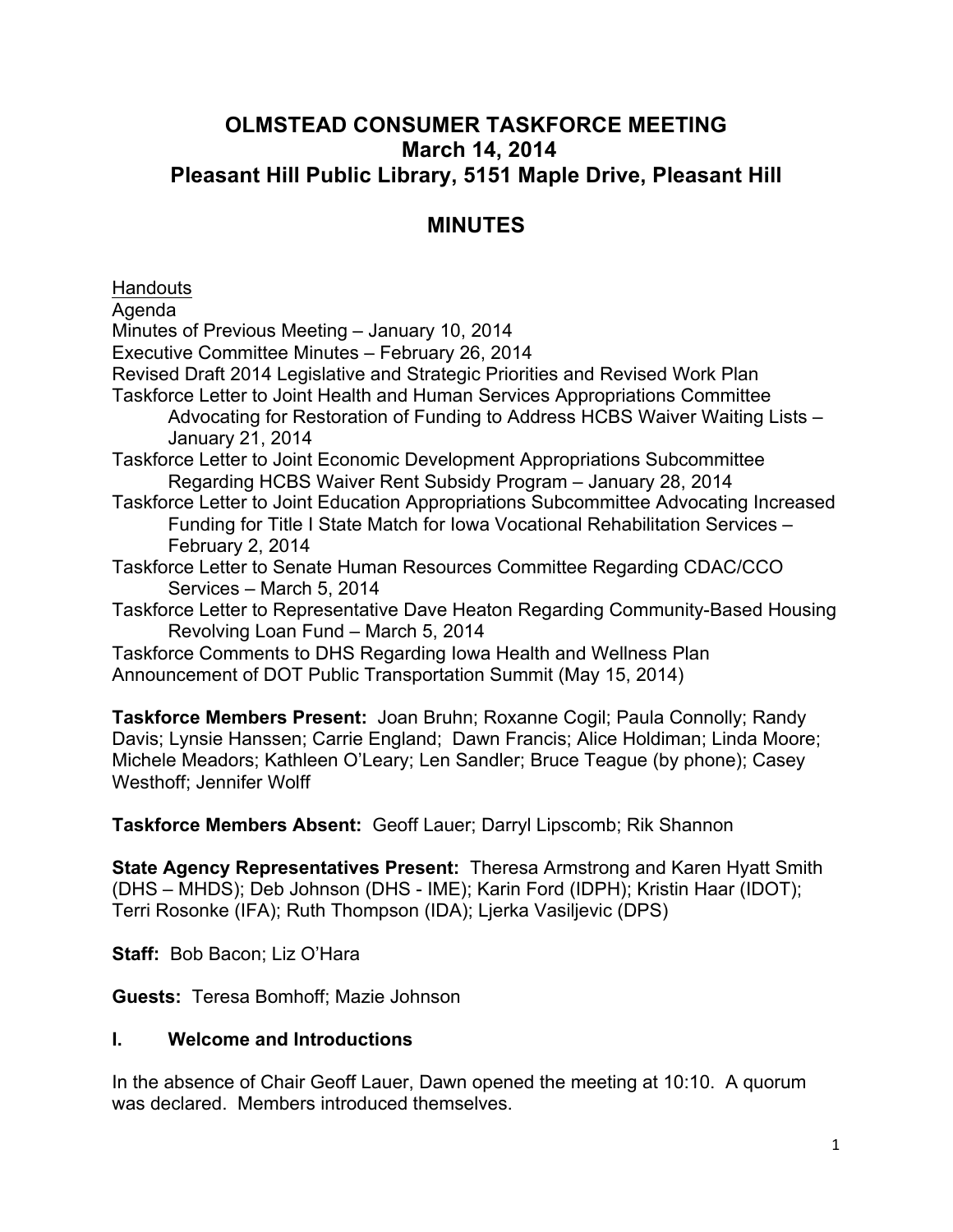## **II. Approval of the Agenda**

Item IV.E pertaining to legislation regulating CDAC services has been dropped. Moved by Len Sandler and supported by Roxanne Cogil to approve the agenda as amended. Motion carried.

## **III. Approval of the Minutes of the Previous Meeting – January 10, 2013**

Moved by Randy Davis and supported by Carrie England to approve the minutes of the previous meeting on January 10, 2013. Motion carried.

## **IV. Executive Committee Report**

A. Action Item: Review and Action on Revised Draft 2014 Legislative and Strategic Priorities

Members had received with their meeting materials the revised draft containing edits they made at the January Taskforce meeting. Liz O'Hara had noticed that some edits had been overlooked, pertaining to expanding access to assistive technology in the HCBS Waivers. One example given was "lifeline" emergency response systems; these are offered under at least some waivers, and Liz was directed to check whether they were available in all of them, and revise the language as appropriate. Moved by Jenn Wolff and supported by Kathleen O'Leary to approve the draft 2014 Legislative and Strategic Priorities with any appropriate edit pertaining to lifelines. Motion carried.

B. Action Item: Request for Endorsement of Taskforce Letter to Joint Health and Human Services Appropriations Committee Advocating for Restoration of Funding to Address HCBS Waiver Waiting Lists – January 21, 2014

The letter is similar to the letter to the Governor endorsed by the Taskforce in January, but it adds the request for a Legislative Study Committee to review Iowa's waiver system. Dawn noted that at this point a supplemental Medicaid appropriation for the current fiscal year is unlikely. She also reported that advocates accept the fact that DHS would have trouble disbursing much of the \$8 million being requested before the end of the fiscal year, because of the limited human resources at DHS Field Offices. Teresa Bomhoff stated that 96% of waiver spending is on the Intellectual Disabilities and the Elderly Waivers, and only 4% on all the rest. She expressed the hope that waiver funding might be included in the Standings bill. Moved by Randy Davis and supported by Michele Meadors to endorse the Taskforce letter to the Joint Health and Human Services Appropriations Committee advocating for restoration of funding to address HCBS Waiver waiting lists. Motion carried.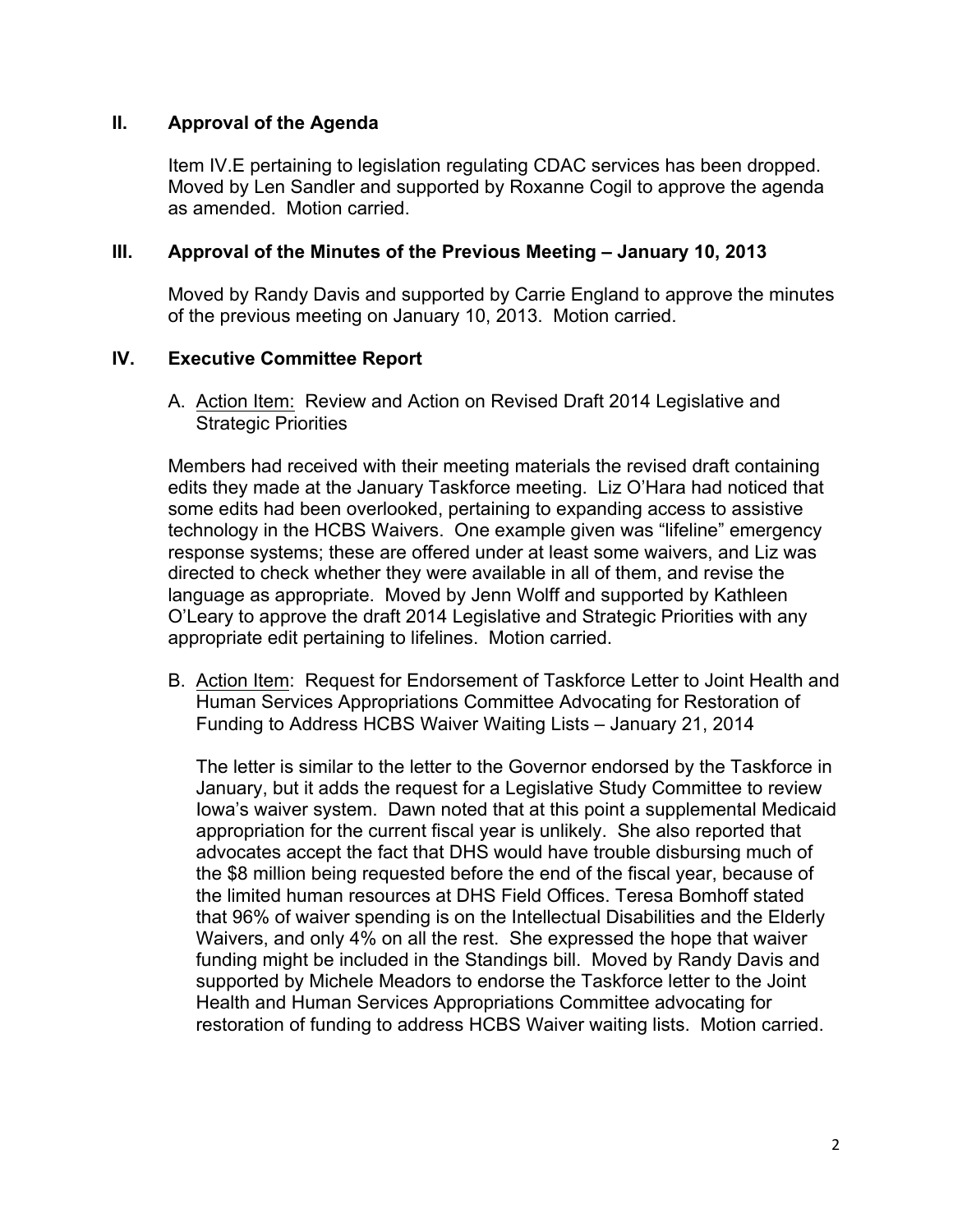C. Action Item: Request for Endorsement of Taskforce Letter to Joint Economic Development Appropriations Subcommittee Regarding HCBS Waiver Rent Subsidy Program – January 28, 2014

Terri Rosonke stated that the latest information she had was that the outlook for an increase in funding for the program was not good. Moved by Carrie England and supported by Kathleen O'Leary to endorse the Taskforce letter to the Joint Economic Development Appropriations Subcommittee regarding the HCBS Waiver Rent Subsidy Program. Motion carried.

D. Action Item: Request for Endorsement of Taskforce Letter to Joint Education Appropriations Subcommittee Advocating Increased Funding for Title I State Match for Iowa Vocational Rehabilitation Services – February 2, 2014

Bob Bacon indicated that he had heard there was a good chance that Title I state match funding would be increased by the Legislature. Dawn said that Senator Bob Dvorsky is very familiar with Title I and would be a good person to contact. Moved by Carrie England and supported by Michele Meadors to endorse the Taskforce letter to the Joint Education Appropriations Subcommittee advocating increased funding for Title I state match for Iowa Vocational Rehabilitation Services. Motion carried.

E. Action Item: Request for Endorsement of Taskforce Letter to Senate Human Resources Committee Regarding CDAC/CCO Services – March 5, 2014

This item has been dropped from the agenda. Liz stated that the legislation was moving so quickly, with confusing changes, and passage expected at any time, that Taskforce advocacy was likely to be ineffective.

F. Action Item: Request for Endorsement of Taskforce Letter to Representative Dave Heaton Regarding Community-Based Housing Revolving Loan Fund – March 5, 2014

The purpose of the Community-Based Housing Revolving Loan Fund (RLF) is to support development of housing specifically for hard-to-serve individuals at risk of being placed out of state for services, mainly due to the risks posed by their behavior. However, the financing mechanism has proved extremely difficult for developers to use; allowing the Iowa Finance Authority to use the Fund to provide forgivable loans would create more workable projects. The letter asks Representative Dave Heaton, who sponsored the original legislation, to clarify that IFA has this authority. Terri Rosonke stated that she understands Representative Heaton to be open to this, although there is a concern that due to the low level of utilization the RLF appropriations might be shifted to other purposes. Moved by Len Sandler and supported by Kathleen O'Leary to endorse the letter to Representative Heaton regarding the Community-Based Housing Revolving Loan Fund. Motion carried.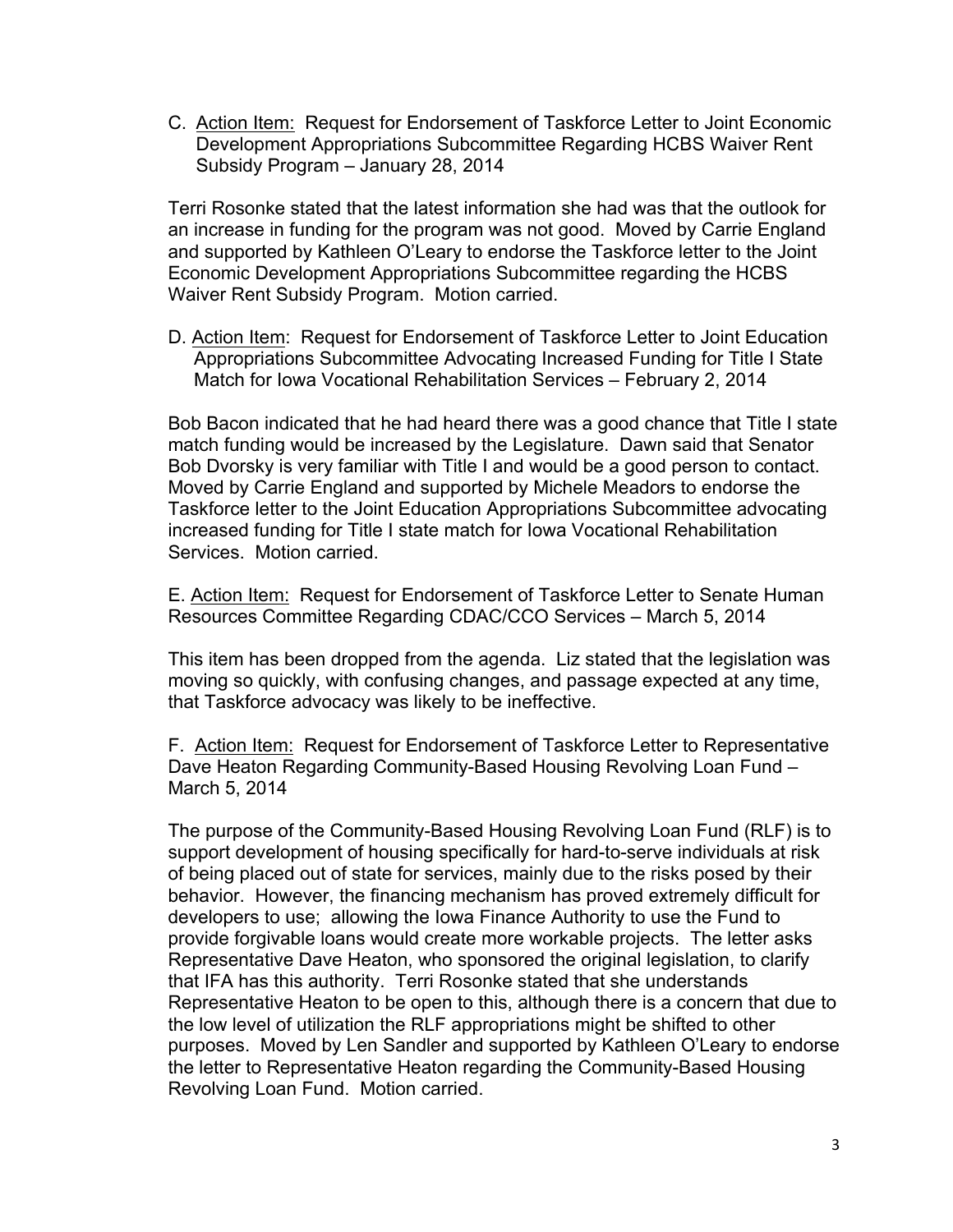G. Action Item: Request for Endorsement of Taskforce Comments to DHS Regarding Iowa Health and Wellness Plan – March 6, 2014

Dawn stated that it is important to keep in mind that the Iowa Health and Wellness Plan (I-HAWP) benefits Iowans with disabilities and mental illness in many ways. It is still important to identify where the plan falls short, and to raise important issues when necessary. Last summer as the I-HAWP was under review by the U.S. Department of Health and Human Services (DHHS) and when public comment was solicited by DHS, the Taskforce raised objections to the lack of access to Non Emergency Medical Transportation (NEMT), to the proposed premiums to be charged for coverage, retroactivity provisions, etc. I-HAWP is made operational in the form of two Section 1115 Waiver applications, which were submitted by DHS to CMS. The applications did not have the changes requested by disability advocates, and DHHS required few changes be made.

I-HAWP took effect in January, and DHS is again asking for public comment on the rules governing the program, because they differ from what was sent in to DHHS last year. The Taskforce has again commented on the lack of access to NEMT services, and on the importance of open access to medications, an important issue for mental health advocates. Section 1115 Waivers are supposed to give states the flexibility to demonstrate how coverage can be expanded or service delivery improved when standard Medicaid requirements are waived. The Taskforce comments ask how DHS will determine that dropping NEMT has improved delivery of services.

Teresa explained why open access to psychotropic medications is so important for people with MI. Everyone responds differently to medications, and what works well for a while can stop working. People need to be able to switch medications if that will help keep them stable.

Deb Johnson commented that the enabling legislation for I-HAWP did not provide for NEMT. She also said that the Medicaid member call center can help people with questions about Iowa Medicaid's drug formulary. Susan Parker is the state pharmacist. Moved by Roxanne Cogil and supported by Randy Davis to endorse the Taskforce comments submitted to DHS regarding the Iowa Health and Wellness Plan. Motion carried.

#### H. Other Legislative Updates; Review of OCTF Work Plan

Liz stated that she had reviewed the Taskforce Work Plan laying out action steps to achieve its Legislative and Policy Priorities, and work on individual issues is proceeding as intended. Gary McDermott reported that the Refueling Assistance bill has passed the Iowa Senate, but is not expected to move in the House. Unless it is placed in the Standings bill or an appropriations bill, it will die. Dawn stated that Senator Hart is optimistic that one of these routes can be taken. Gary has made progress through the alternative route of suing the Kum and Go chain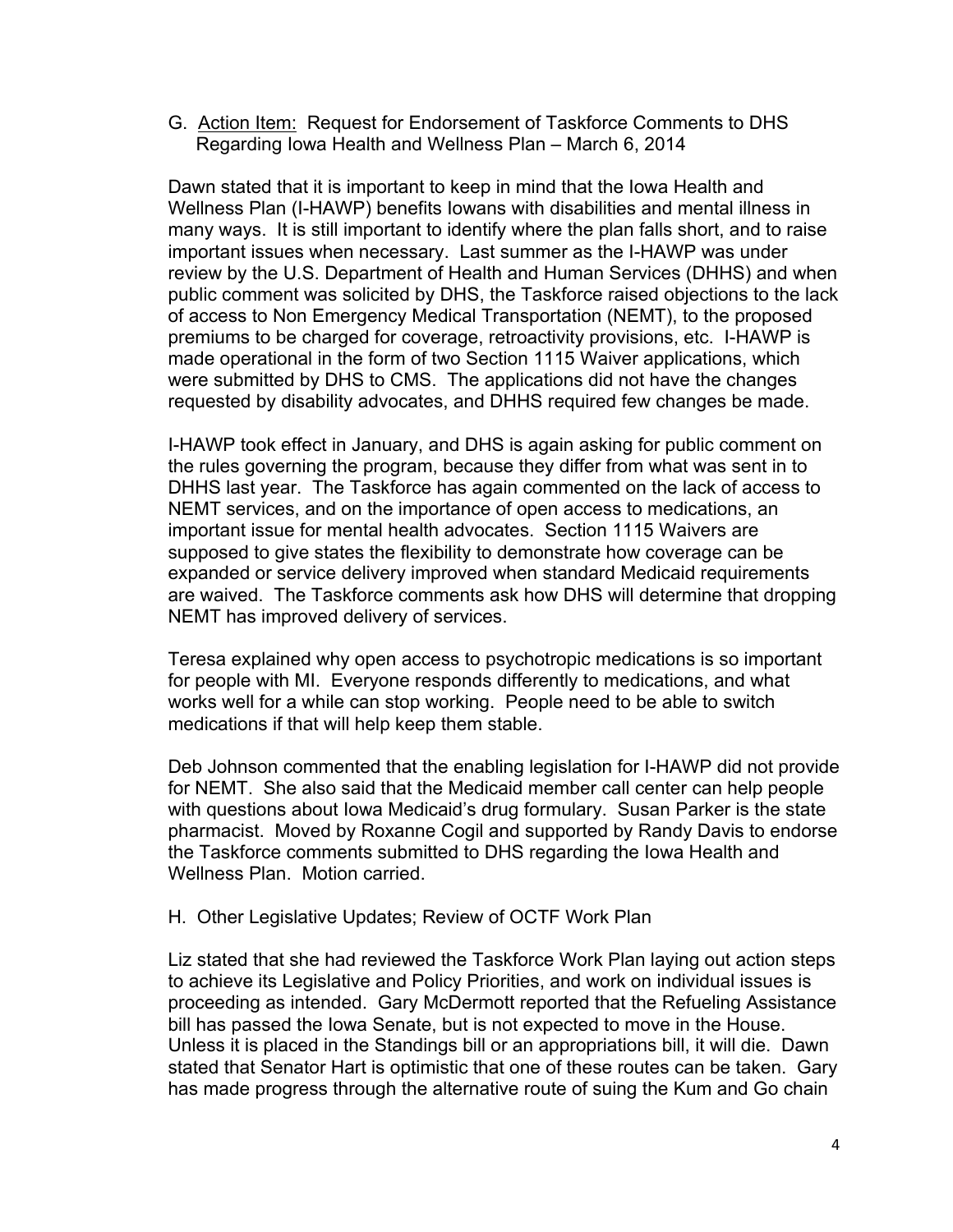because he was unable to fill up his car due to lack of compliance with the ADA. The lawsuit has not been resolved but he sees their three Iowa city gas stations now have large call buttons. Len Sandler suggested that another alternative is to file a complaint with a local civil rights agency. Regarding legislative action, Len said that it is important to know whether the state agency that would be responsible for enforcement supports the bill, or only sees it as more work to no purpose. He noted that vendors did not support this bill. Dawn recognized the hard work of both Gary and Terry Cunningham on this issue.

On other matters, Paula Connolly reported that she is hearing many concerns about people getting notified of approval for coverage under I-HAWP, but they are denied services because they do not yet have a Medicaid card. She was aware of an individual denied service even though he had an approval letter from IME. She reported the incident on a national call on healthcare reform implementation; the Administration on Community Living is also asking for "stories" on people's experiences under healthcare reform. Bob Bacon can send these stories through the Association of University Centers on Disabilities. Michele Meadors reported that although she did not yet have a card, her hospital simply looks up her Medicaid ID number on the Internet. She stressed it is important for people to keep their eligibility letter, which generally contains their identification number.

Moved by Michele Meadors and supported by Jenn Wolff that the Taskforce send a letter to all hospital Chief Executive Officers in Iowa asking that they ensure that individuals determined eligible for the I-HAWP program receive services if this verification can be found on the Internet. Motion carried. It was suggested that Liz ask the Iowa Hospital Association and the Iowa Primary Care Association for assistance in getting this message to their members.

## **V. Nominations Committee Report**

#### A. Report on Member Recruitment/Selection Process

Carrie reported that the Taskforce had received 32 applications for membership. Using a scoring system that assigned points for key characteristics such as disability or age over 60, as well as a track record in advocacy, the 32 applications were narrowed to 15. References were contacted and asked a set of questions. This resulted in 8 finalists. The Nominations Committee was satisfied with the process, though it will meet again to discuss ways to strengthen the recruitment process. Taskforce members suggested consideration of additional characteristics such as being from a rural area and a veteran.

B. Action Item: Recommendation for Appointment of Eight Candidates to Membership on the Olmstead Consumer Taskforce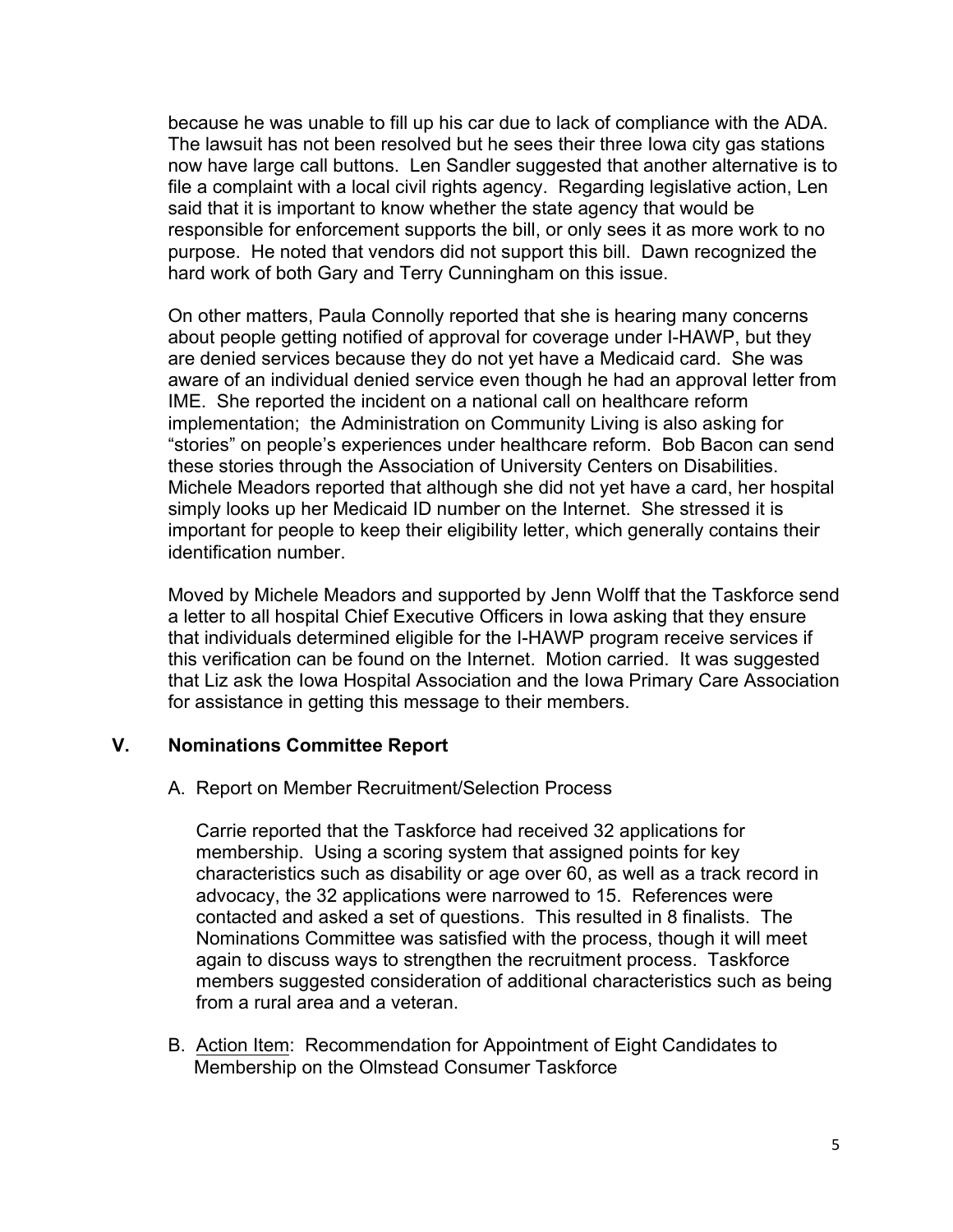Carrie reported that the Committee is also extremely pleased with the eight finalists. Carrie read a brief biographical description of each individual. Moved by Len Sandler and supported by Kathleen O'Leary (1) to approve appointment of the following individuals to the Olmstead Consumer Taskforce: Jackie Dieckmann, Tracy Keninger, June Klein, Ashlea Lantz, Gary McDermott, and Mary Roberts; and (2) to approve the reappointment of Michele Meadors and Bruce Teague. Motion carried.

VI. Election of Officers

Carrie reported that Geoff Lauer and Paula Connolly are willing to stand for reelection as Chair and Secretary, respectively, and that she was willing to submit her name for Vice Chair. Dawn called for nominations from the Floor. There were none. Moved by Michele Meadors and supported by Len Sandler to elect the slate of officers as presented. Motion carried.

VII. CMS Final Rules on Integrated Setting for HCBS Services – Deb Johnson, DHS – IME, Long Term Care Division

CMS has issued final rules defining what constitutes an integrated setting for purposes of Medicaid-reimbursable Home and Community Based Services (HCBS). The rule-making process has been lengthy and full of controversy, and Deb stated that states have been told that further clarification of some aspects of the rules will be provided. Some parts of the rules are straightforward, such as the exclusion of hospitals, intermediate care facilities and nursing homes from the definition of integrated settings. Other aspects of the rule are fairly clear but controversial because of their impact on many providers, prohibiting reimbursement for HCBS to individuals in residences that are on the campus of, or immediately adjacent to institutional settings. CMS has stated that the principles in the rule apply to employment services as well, but this is an area where further clarification will be provided. CMS, in its final rule, seems to have pulled back from its earlier proposal to exclude HCBS from disability-specific housing projects, though states are apparently able to impose restrictions of their own.

The rule applies to Section 1915(c) Waivers, the Section 1915(i) Waiver (which is used in Iowa to provide Habilitation services, and the Section 1915(k) Waiver (Community First Choice Option) not yet adopted in Iowa. Deb stated that CMS's main objective is to make sure people have meaningful choices. The rule defines person-centered planning (PCP) as well as integrated settings. She had just spoke to the Iowa Association of Community Providers, and had gotten a favorable response from many providers who felt that Iowa was further along in implementing these principles than many other states. Providers did acknowledge that there is room for improvement in the way PCP is done in Iowa. Other components of the rule with lesser significance is the authorization for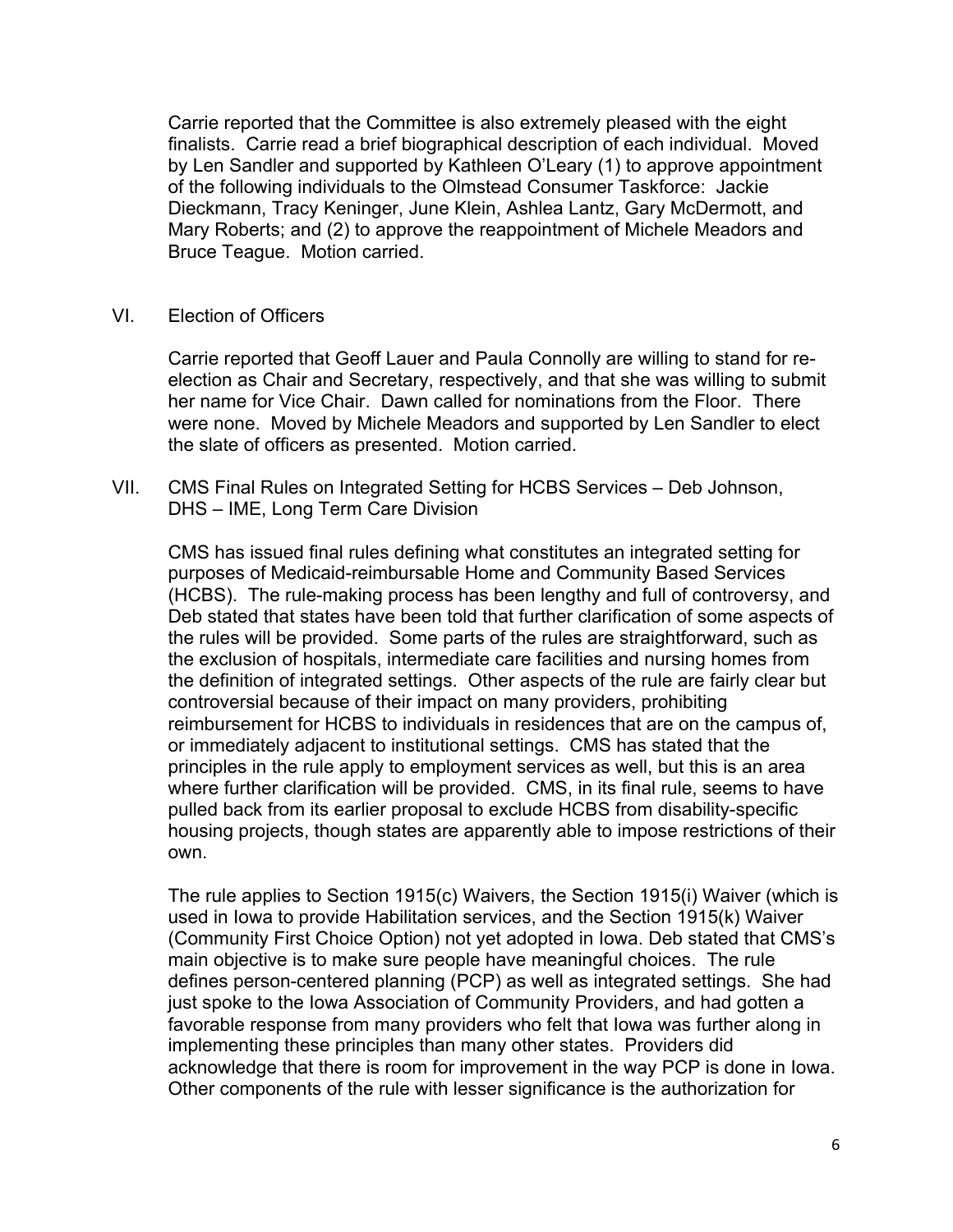states to combine target populations in their waivers, which Iowa already does to some extent, the extension of the waiver renewal cycle to five years, and the clarification of some billing procedures.

CMS has moved away from trying to establish what HCBS "is not" to a focus instead on the outcomes of services, e.g., the extent to which people exercise meaningful choice—having more than one option, and being fully informed about those options, the extent to which they secure competitive employment, etc. Deb stated that providers acknowledge they need to move forward in these directions. She mentioned that IME's Program Integrity unit is concerned about the implications of Medicaid members engaged in community-based employment. The CMS rules also address rights to privacy, dignity and freedom from coercion. The use of any restraints will have to be justified.

Other restrictions for residentially based services include landlord/tenant protections, privacy in sleeping or living units, lockable entrances, choice of roommates within individual units, freedom to furnish and decorate, control of one's personal schedule, and access to food at all times. This conflicts with some Residential Care Facility licensing requirements. The prohibition against locating the residential units on or adjacent to institutional campuses can be problematic in Iowa. For example, some day programs are operated next to nursing homes. In terms of securing further clarification of the rules, Deb asked that the Taskforce send her any questions they have for CMS. Paula Connolly asked if there is a website or resource for consumer-friendly information, and Deb did not know of any.

Deb stated that states are going to be allowed time to transition towards compliance with the rule—perhaps as much as five years. IME would like to put uniform standards in place for the Elderly and disability waivers with a single Plan. The Plan is required by CMS within one year of submission of a waiver application for renewal, and stakeholder input is required. The first of Iowa's waivers to be up for renewal will be the ID Waiver this summer. However, IME is also required to submit what it calls a "plan to do a plan," which must be completed by April  $1^{st}$ . It is a preliminary statement of what IME intends to do, and there is not likely to be time to secure stakeholder input.

Teresa Bomhoff noted that one of the Taskforce priorities is the establishment of a Legislative Study Committee to look at the Waiver system. She suggested that the components of the transition plan might be part of the Committee's work, which might include other major issues such as expansion of waiver services to other populations. Deb said that this would be a possibility, but the Legislature has in the past rejected attempts by DHS to propose revamping of the Waiver system. Randy Davis commented that Iowa has made progress, moving on from the task of barrier removal to creation of real choice and opportunity for people with disabilities. Deb agreed that creating real opportunities for jobs and community inclusion is the next step, and that PCP is a powerful tool.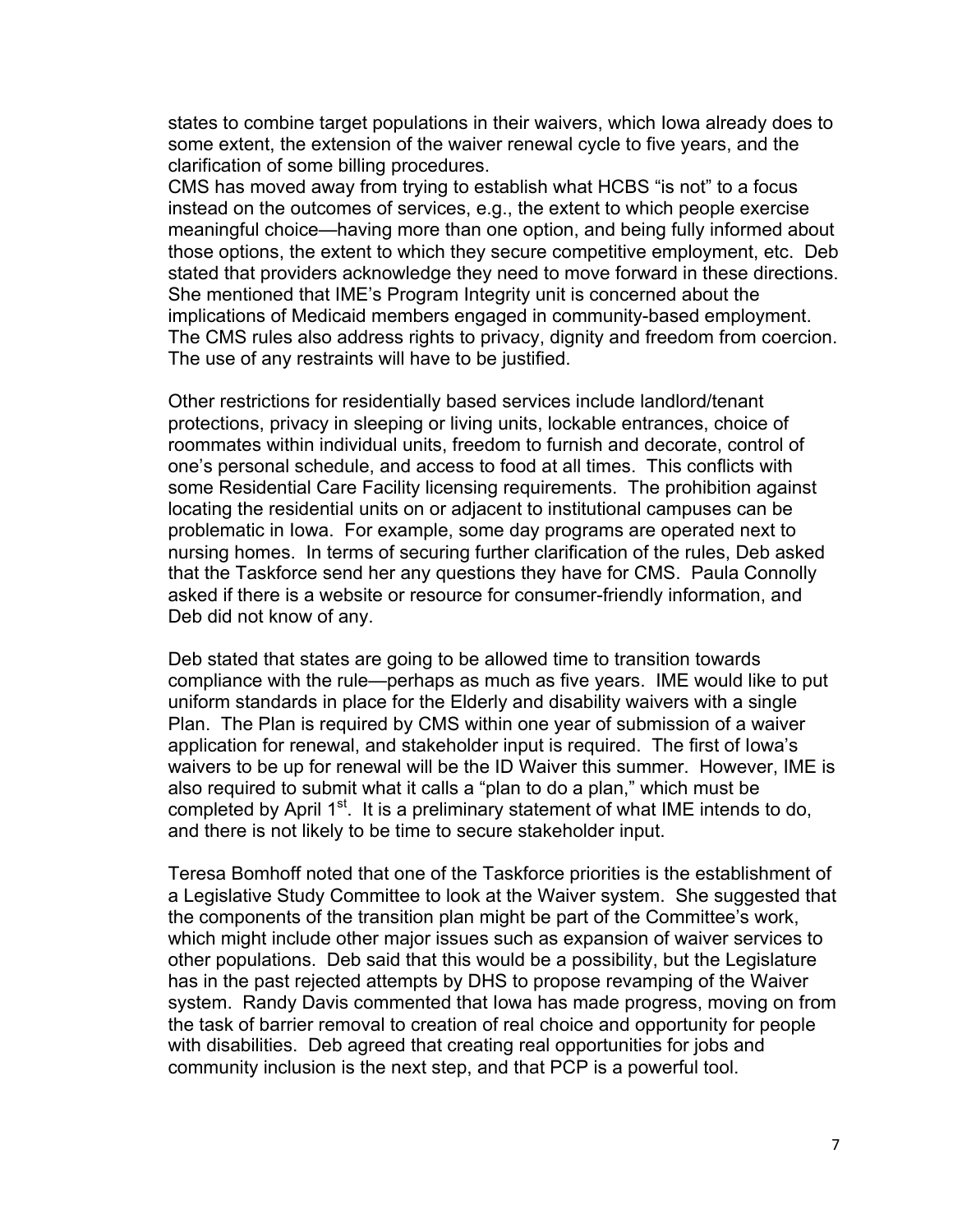#### VIII. Update on MHDS/Redesign – Theresa Armstrong

Redesign. Theresa explained the Legislature's per capita funding formula to establish equalization in property tax funding among all the counties. Counties' property tax levies are added to the total amount of state payments, and divided by state population, to arrive at a \$47.28 per capital funding amount for county services. Counties with less than this per capita funding receive state funding to bring them up to this level; counties exceeding this amount must reduce their levies. The "clawback" provision in legislation which many advocates oppose is a requirement that counties pay back to the state 80% of the amount of savings accrued due to the transfer of individuals, who previously had received countyfunded services, into the Iowa Health and Wellness Plan supported with Medicaid. The formula and the timing or even deletion of the clawback requirement is still being vigorously debated. DHS is working on a method to estimate savings. Theresa noted that it is intended that the first six months of savings under I-HAWP remain with the counties. She cited one county which saw its caseload go from 138 to six, due to I-HAWP.

Teresa Bomhoff commented that Iowa continues to rank low in relation to other states in its mental health services. Coventry, one of the two Qualified Health Plans consumers can use in the Iowa Marketplace Choice Plan, is reimbursing so little and so slowly for mental health services that providers such as community mental health centers are not accepting Coventry enrollees. Counties would have to serve these people. Counties cannot afford to put people in expensive inpatient placement. In addition, the clawback has made county budgets uncertain. Teresa said that the system is now worse, not better, in great part because we still have the levy cap in place. Other remaining issues are the income limits for eligibility, set at the low level of 150% of poverty, and the lack of services for whole populations such as people with Brain Injury and Developmental Disabilities. At a time when core and core plus services should be developed, the focus instead seems to be on reducing costs.

Dawn said that advocates need to be mobilized. Paula noted how complicated the issues are. People have trouble understanding—even legislators. Theresa said a continuing problem is the decline in the federal matching rate (FMAP) for Medicaid, which is squeezing the state's budget. Another \$80 million in federal assistance is about to be lost. Bob Bacon commented that the impact of these changes won't begin to be know until October, when we can start to assess savings. He said there is a pressing need for infrastructure development, such as workforce recruitment and training, and it is unknown how that could be supported. Paula also raised the issue of consumer/ family participation in decision-making, in sufficient numbers that their voice really has an impact.

#### IX. State Agency Reports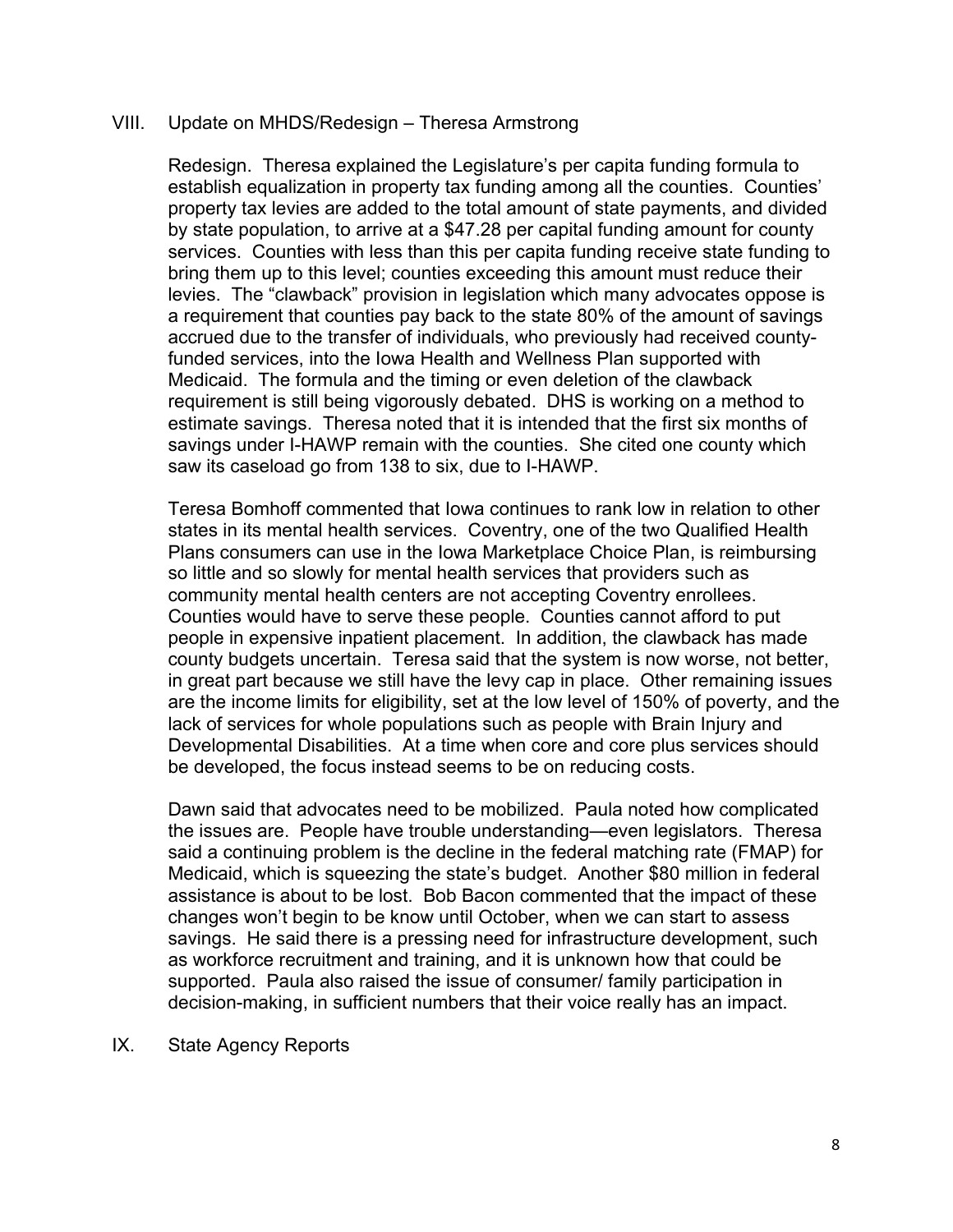IFA – Terri Rosonke reported that it appears that the HCBS Waiver Rent Subsidy Program will be level-funded at \$658,000. The Taskforce has advocated for \$1 million for the program. Since the program reopened to applicants, IFA has established a waiting list to help assess demand. Two hundred applications were received on the first day. Of those, 86 have been approved, and more will be added in March. The program will shortly be at its budget capacity.

IFA and DHS are still looking at a possible Section 811 Project Based Rental Assistance (PBRA) application, although it does not appear that technical issues with the program have been resolved. A second Notice of Funding Availability (NOFA) was issued by HUD.

Terri provided an update on the new web-based service to assist landlords and renters to post/find available rental units in Iowa. IAHousingSearch.org, has to date seen 21,000 searches, and experienced a 22% growth per month in the number of participating landlords. Michele Meadors serves on the advisory committee. She commented that IFA should try to collect success stories, especially ones which can counter developer complaints that they cannot find renters for their accessible units.

Terri also reported that the IFA Board approved 15 Low Income Housing Tax Credit (LIHTC) and HOME projects across the state, for 737 units total. All winning projects are required to set aside 10% of their units, making them fully accessible and targeting disability populations so that 10% of their renters are people with disabilities (who may or may not need physical accessibility features). They will be required to post the units on the IAHousingSearch website.

Six awards for HOME Tenant Based Rental Assistance (TBRA) have also been announced; three are targeted to people with disabilities.

Departure from Agenda: Recognition of Out-Going Taskforce Members

Carrie announced that the Taskforce would like to recognize outgoing members Randy Davis, Dawn Francis, Alice Holdiman, and Casey Westhoff. Randy, Dawn and Alice were presented with framed certificates and thanked for their years of service. Randy and Alice have been working with the Taskforce since its earliest days. Casey, who participated by phone, will receive his certificate separately.

Veterans Home – Diane Blackburn reported that thus far 750 residents of the facility in Marshalltown have been transferred to community settings. At the facility 180 new private rooms have been established, with 90 more to be available in May and 90 more under construction.

Iowa Department on Aging – Ruth Thompson reported that the Aging and Disability Resource Center network is in operation and began taking calls in